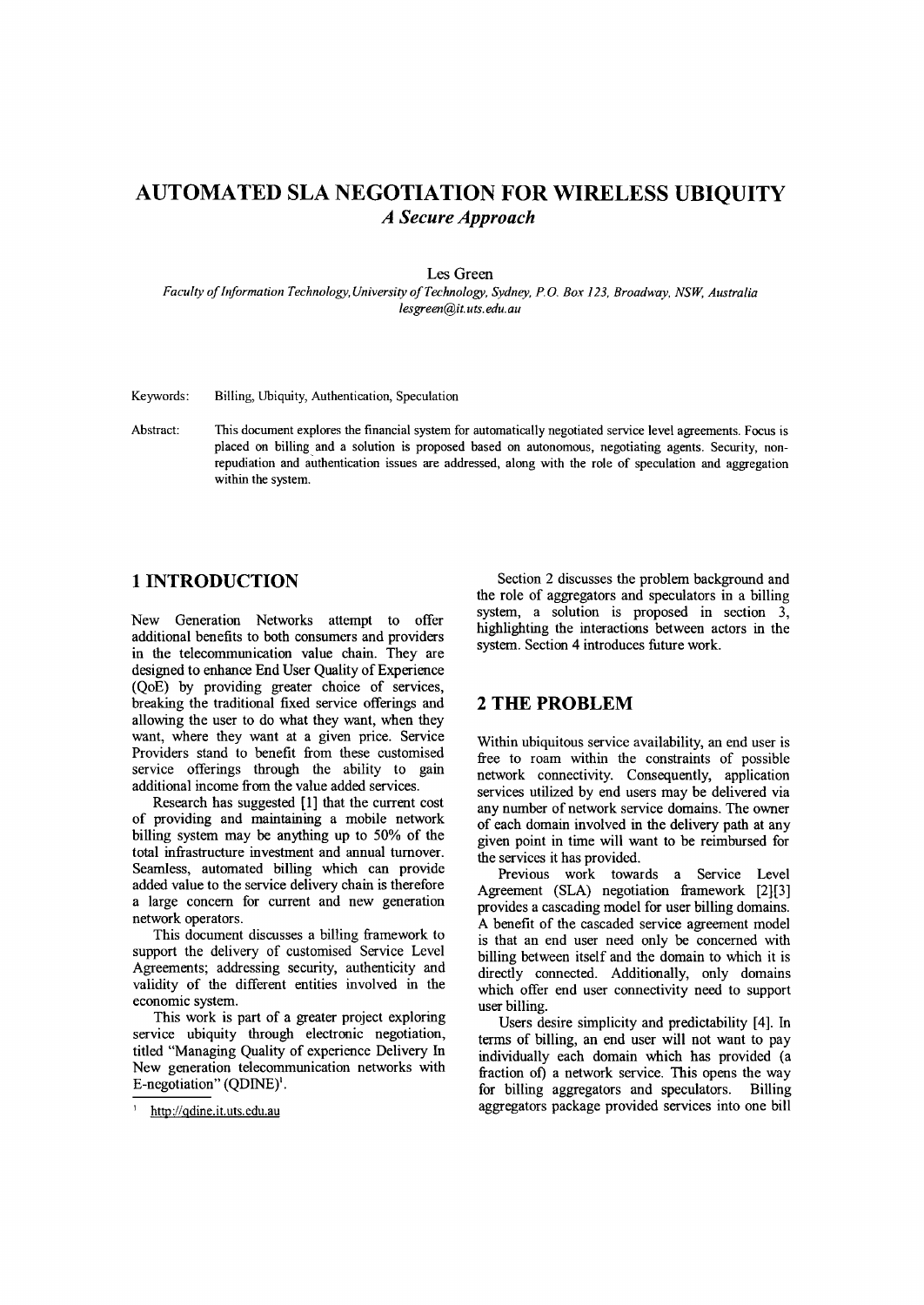whilst speculators speculate on future costs and so quote a fee for some future period. Say the next six months. Section 3.4 discusses the role of speculation in greater depth.

A player may be both an aggregator and a speculator, with end users appointing such a player to manage billing on their behalf. Given a larger buying power than a single end user, the speculator or aggregator, following referred to as a Billing Provider may negotiate for bulk rates from network providers. A billing provider may be a user's home network service provider or a third party billing provider.

Additional advantages for billing providers are also possible, such as the ability to offset loss and form strategic alliances. Such alliances may provide free partner traffic or other incentives, and may give greater marketing leverage to billing providers.

The way in which an end user is charged by, and pays the billing provider is tied directly to the marketing strategy chosen and therefore unspecified. However, *the way in which a billing provider is charged from service providers for services used by an end user* is the interesting research point that is addressed here.

With the increase of global wireless connectivity via a multitude of available access technologies, both in the licensed and unlicensed radio frequencies, it is not feasible for a billing provider to have pre-negotiated service agreements with every possible network access provider around the world into which an end user could roam. Ubiquitous service availability may require user connectivity from a domain with which a billing provider is unfamiliar. We are left with issue of establishing a valid billing path for a service.

### **3 A POSSIBLE SOLUTION**

In consideration of the above requirements, a method is proposed whereby an end user, or more precisely a user agent is responsible for negotiating service contracts autonomously, and is supported by a means to verify its trust in an unknown network. Every user has an associated Billing Provider, whose status as a trusted and reliable player is generally known. The Billing Provider is responsible for authenticating the user agent to foreign networks as required.

Many business processes occur to deliver valid bills to end users for a particular service. The financial system in telecommunications networks can be broadly defined as the following path.

Pricing  $\rightarrow$  Accounting  $\rightarrow$  Charging  $\rightarrow$  Billing  $\rightarrow$  Payment

Pricing is the process in which a concrete pricing model instance for the use of a particular service is defined. Accounting involves recording use of a particular service. Charging is concerned with generating costs based on the pricing model and service accounting data. Billing is the process of delivering those costs to the consumer of the service or resource. Finally the consumer must pay the provider for a given service.

This paper discusses the pricing and billing components of this chain. The accounting, charging and payment components are also important but are not discussed here due to space constraints.

### 3.1 Billing Security

An electronic bill for some good or service is worth no more than the cyber space it occupies, unless all parties concerned can be sure of the bill's authenticity. To ensure an accurate and valid billing process, many requirements must be met to produce and deliver authentic bills.

- 1. All parties must be Authenticated
- 2. The Agreements must be valid and binding
- 3. The charges must be verifiable
- 4. When required. communication must be secure and Non-Repudiable,

Accordingly, the billing framework is designed with security, authentication and verification as a primary influence.

#### 3.2 User Authentication

Borrowing from Internet Single Sign On (SSO) technologies[5][6], the following User Agent authentication model is proposed. based on asymmetric encryption[7][8]. Refer to Figure 1 for a diagram of the below points.

1. The user generates a public and private key pair and registers the public key with the Billing Provider. This step only happens once and may be performed manually by the user via a web interface on the billing provider's website or by any other means.

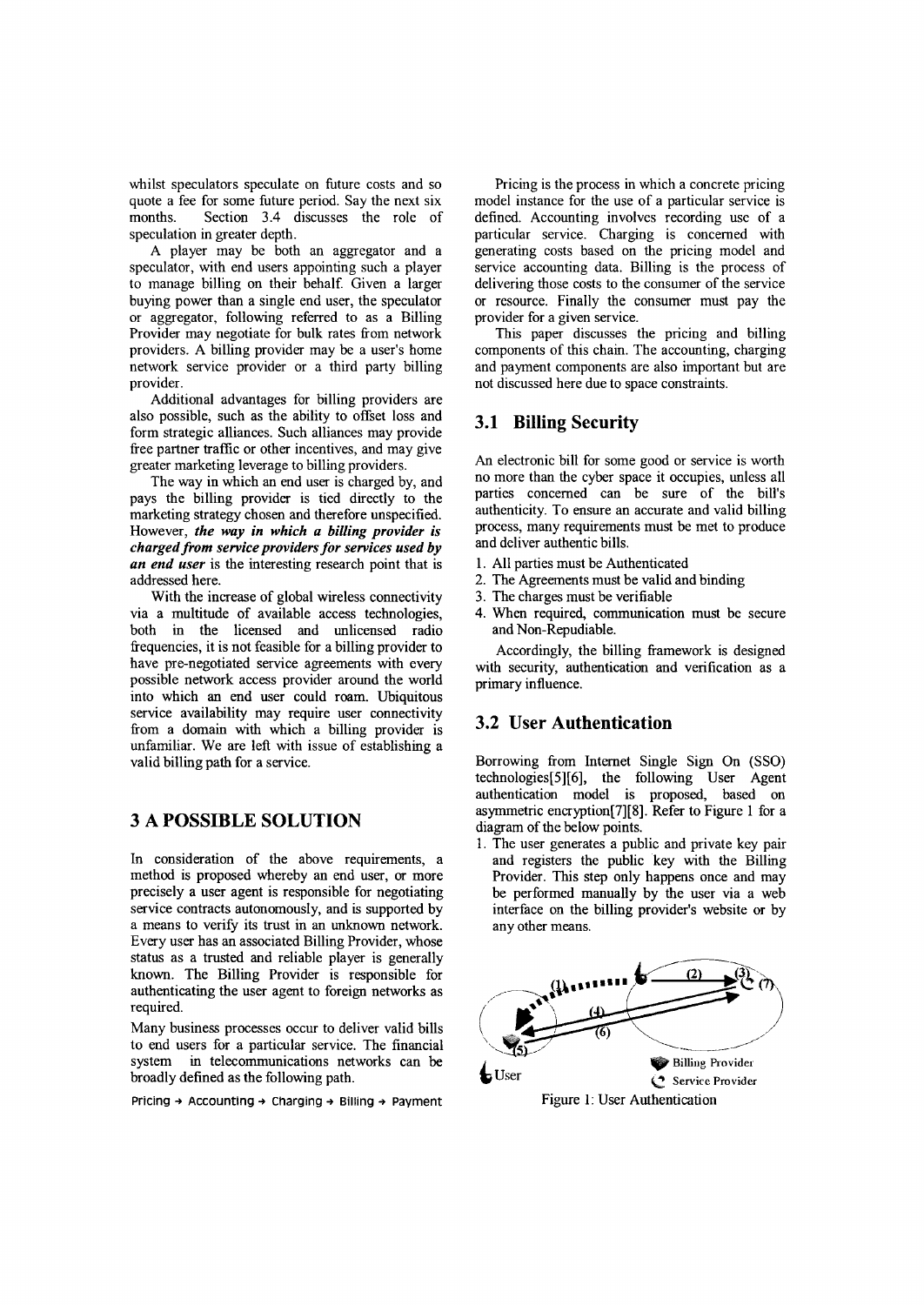

#### Figure 2: User Authorisation Request

User public keys remain valid throughout a specific time period. All entities in the negotiation environment should have synchronised clocks within a broad tolerance to ensure correct authentication. This requirement is easily satisfiable using the existing and widely used network time protocol [9].

- 2. When a user agent wants authorisation to request services from a provider, it creates a User Authorisation Request (Figure 2) comprised of its billing provider details and customer identifier and sends it to the service provider.
- 3. At this point, the Authorisation request may be rejected by the service provider for any reason such as a banned billing provider or maybe because the service provider is simply too busy.
- 4. The service provider then builds a User Authentication Request (Figure 3) from the original signed User Authorisation Request and includes a request for the Billing Provider's Identity Credentials (Digital Certificate) if the identity of the billing provider is not known in advance. The Authentication Request is then sent to the billing provider.
- 5. The billing provider checks the User Authentication Request by validating the signature on the enclosed User Authorisation Message against the stored public key on the customer record.
- 6. If user authentication is successful, the Billing Provider returns a Success Message (Figure 4) bundled with the user's public key and a Service Provider Billing Authorisation which authorises the Service Provider to issue bills for the supplied public key. The Billing Provider's credentials are also supplied if initially requested, to certify the billing provider's identity.

The billing provider must, for each customer, maintain a list of Service Providers which have been authorised as billers for the particular customer's public key. This is to ensure that if for some reason the customer's purchasing rights are revoked, or the secrecy of the private key



Figure 3: User Authentication Request

| <b>User Authentication Success Message</b> |
|--------------------------------------------|
| Customer ID                                |
| User Public Key                            |
| Service Provider Billing Authorisation     |
| Biller Credentials (If Requested)          |
| <b>Billing Provider Digital Signature</b>  |

Figure 4: Authentication Success Message

associated with the public key has been breached, the Billing Provider can contact each Service Provider to revoke the public key.

- The Billing Provider must receive proof from each Service Provider it has registered as an authorised biller that it has acknowledged the revocation of the public key. One appropriate means of non-repudiation is through the use of digitally signed messages in concert with valid Digital Certificates. A Billing Provider cannot claim it did not have a particular service provider registered as a recipient of a key because the User Authorisation Success Message provides a digitally signed proof that a service provider was given authorisation to send the billing provider bills signed by a particular public key.
- 7. Upon receiving a success message, the service provider validates the billing provider's credentials. The returned user's public key is used to validate the signature from the initial User Authorisation Request received from the User Agent. On successfully passing authorisation, a billing path for future services is established, and the user can proceed to request services from the provider.

Users' public keys are stored by service providers for use in validating future Service Level Agreement (SLA) requests. In this way, the service provider need not validate with the billing provider for each SLA provisioned.

## **3.3 Pricing**

Pricing is concerned with generating the instantiated values to be used within a charging model.

Pricing of service level agreements in the QDINE framework is not limited to one specific pricing mechanism. The pricing mechanism for any particular SLA instance is encapsulated within prices quoted on the SLA.

The actual mechanisms used to generate individual prices to be used in an SLA offer are implementation specific. The QDINE project has developed an intelligent pricing mechanism based on limited supply and the pre-emptive capability of differentiated service networks[lO] for use in testing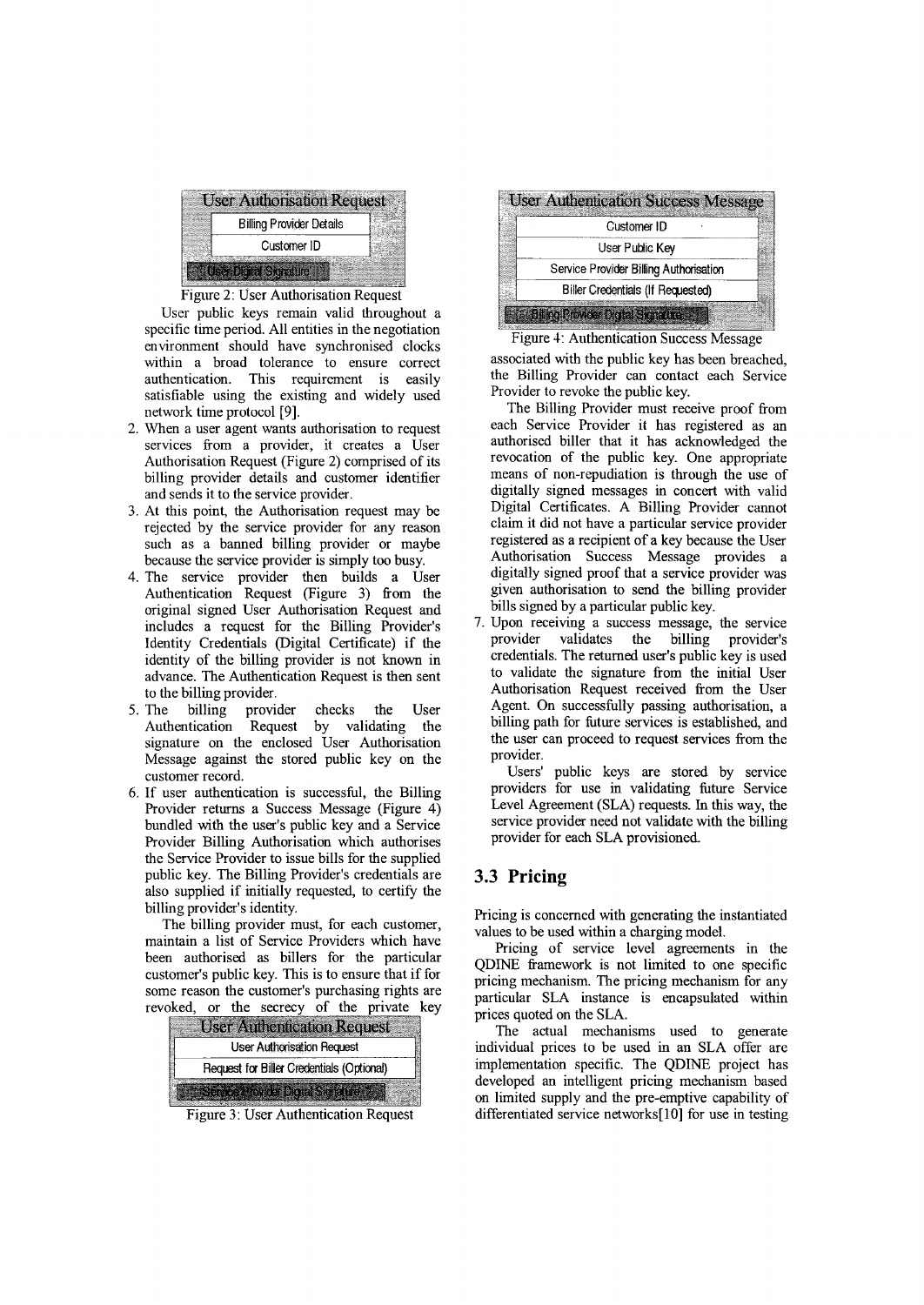the billing framework. The pricing mechanism adopted by a service provider will be based around that service provider's business model. The billing framework is designed to be independent of any specific pricing mechanism.

### **3.4 Speculation**

Speculation can play a major part in pricing of any good or service. To understand the role speculation may play in the QDINE project, existing telecommunication trading is examined.

Beginning around 1998, bandwidth commodity markets such as Band-X [11], Arbinet [12] and Bandwidth Market Ltd [13] have emerged, trading point to point bandwidth as a commodity on an open market.

Unlike the majority of traded commodities such as gold or electricity, spot bandwidth is a temporal, non storable commodity [14]. As such, it cannot be purchased today, stored and released back onto the market at a later time. If it is not used when purchased, it is lost.

Financial market speculation involves buying, holding and selling a fmancial asset to benefit from fluctuations in price. Due to its non-storable nature, financial bandwidth speculation does not lend its self to spot markets, but to derivative markets such as futures and options.

Using futures and options, a speculator can manage risk in a market place by purchasing SLAs for future time periods, or purchasing the option to buy or sell predefined SLAs in the future at a predetermined price.

Success of bandwidth markets and exchanges has been limited for a number of reasons. Firstly, network operators do not want their main source of income, i.e. Bandwidth, to be devalued and sold as a simple commodity with no product differentiation. Additionally, lack of standardised contracts and negotiation protocols for bandwidth trading has been a problem, along with long provisioning cycles once trades have occurred [15].

The QDINE service negotiation framework does not aim to commoditise network bandwidth. However, services will be specified in a common format. It can be assumed that within a distributed, open, well defined SLA trading environment such as the QDINE framework, speculation over network services will occur.

Three types of speculation are identified.

1. If an asset is to be purchased and held for a period of time, speculation is made on the value of that asset for the duration of the ownership.

- 2. If an asset is purchased to be divided into smaller lots for resale, there is speculation on the future value and demand of the divided lots.
- 3. "Pure" financial market speculation, involving the purchase, holding and selling of a fmancial asset to benefit from fluctuations in price. Below are the speculative activities carried out

by a billing provider in the QDINE project.

#### **3.4.1 Customer Side Biller Speculation**

The billing provider (BP) speculates on service use by a customer over a future period and offers an agreement for some future service period to one or more of its customers. A simple scenario of customer side speculation is outlined below.

- Billing provider proposes a deal to a customer "You can get 30 hours of grade 1 video conference per month from any of {Optus, Telstra, Vodaphone} during the next month for \$30.
- If the customer accepts, the User Agent then knows it will cost \$1 per hour for the first 30 hours from the specified providers for grade 1 video service.
- The User Agent negotiates as normal for services, receiving quotes for current market prices for requested services. The User Agent knows however, that within its first 30 hours for the month for grade 1 video calls prom participating providers, no matter what the actual price negotiated is, the cost charged to the User Agent from the billing provider will be \$30 for that month.
- When requesting a service, the User Agent must rationalise, based on many factors, possibly including average monthly use and current price whether or not to choose one of the alliance service providers from the pre-arranged deal to deliver the service. Possibly at some times, the User Agent will have no available alternative but to use an alliance Service Provider. Therefore even though the current price may be only  $80¢$ per hour, the user will be charged \$1 per hour for that period.

This type of customer side speculation is common in today's service offerings, such as 100 hour free weekend talk time or such.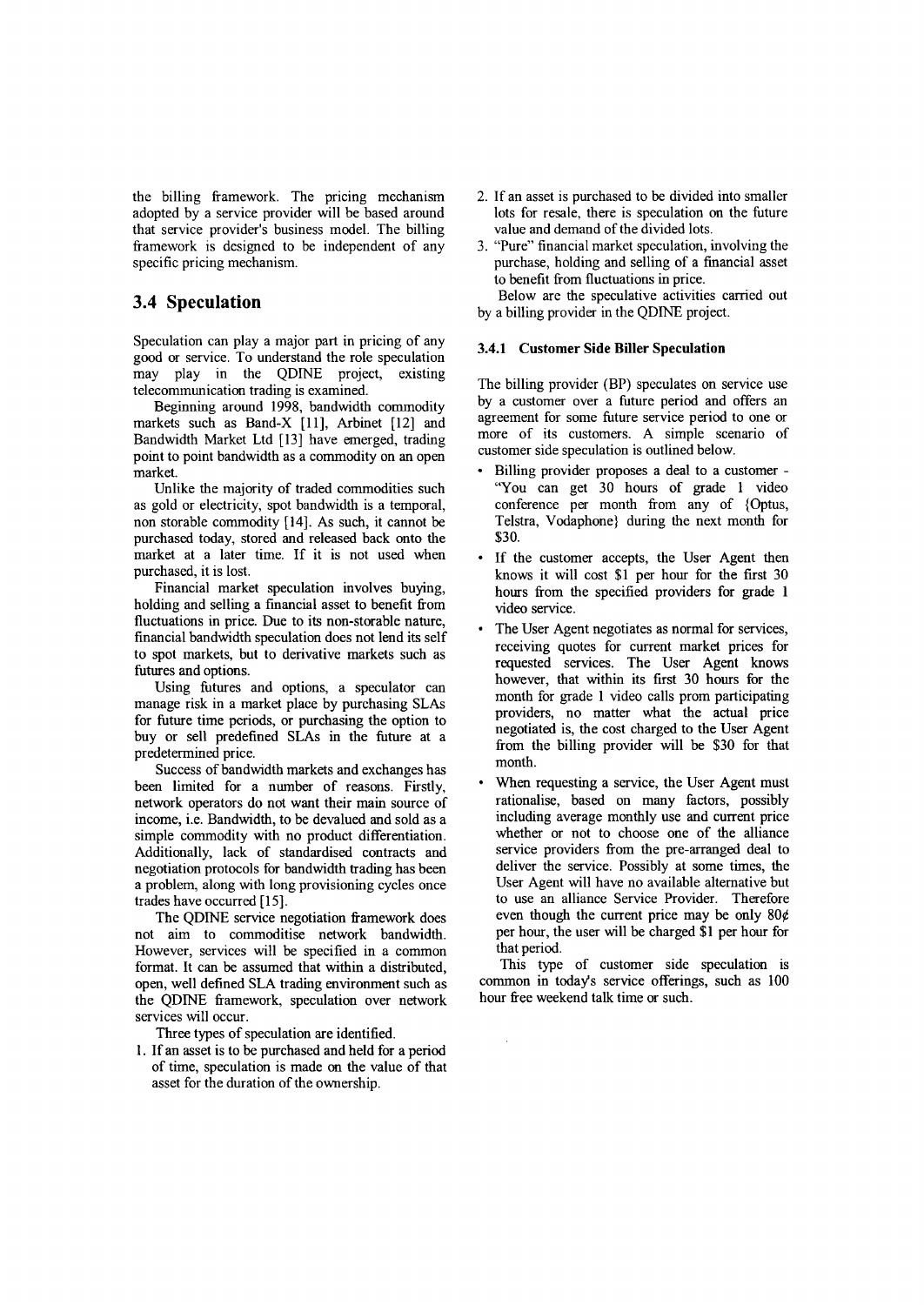#### 3.4.2 Provider Side Biller Speculation

The billing provider speculates on how much of a particular service type its customers will use for a future period, and may pre-purchase such a service from Network Service Providers.

A particular Billing Provider may decide to pre purchase 10,000 hours of grade 1 video conference from service provider "A" at a price of \$1 per hour to be used over the next month by its subscribers.

Depending on the billing method adopted by the service provider, the pre-negotiated cost could be specified by the service provider on the bill sent to the Billing Provider, along with the signed SLAs, or the Billing Provider could be responsible for applying the speculated costing on reconciliation of the bill.

## 3.5 SLA Request Process

As described above in section 3.2, previous to requesting an SLA, the user agent has been authorised by the service provider as a customer of a particular billing provider. This allows any SLA signed by the user agent to be authorised immediately by the Service Provider without needing to contact the billing provider.

If a user's public key has changed between authorisation and an SLA request, the cached public key will not validate against the SLA request signature. The user authentication procedure must be repeated to establish user identity.

As outlined in the negotiation mechanism from [2], negotiations towards an acceptable SLA including pricing is performed.

During the negotiations, once a user agent accepts an SLA offer, it signs the SLA and returns it to the Service Provider. If the Service Provider agrees with the parameters on the signed SLA, it stores the SLA and activates the service.

## 3.6 **Billing**

The billing process allows new foreign network Service Providers to form billing relationships with unknown billing providers associated with roaming users. To establish a trusting financial relationship, billing providers and service providers should be certain of each others identity and must agree on other billing details such as invoicing frequency and payment method employed. Discounting specifics and other pricing related details may also be included in a billing method.

Payment methods adopted may be be a bank routing and account number, credit card number or

any other of the numerous payment systems available. Payments are not addressed further in this project. It is sufficient to say that at Biller/Service Provider negotiation time, the payment method to be used should be defined. ISO  $20022^2$ , IFX<sup>3</sup> and Rosettaner' all offer tools to mark up payment information.

Authentication of Billing Providers to Service Providers is done during User Authentication however other specifics of the billing method adopted between service provider and billing provider should not be limited to a single implementation, ultimately they should be based on individual provider requirements. However, a basic process for establishing or "bootstrapping" the billing process needs to be common amongst participants and is specified below.

The Bootstrap Mechanism. The mechanism used to establish a billing method between the service provider and billing provider is built around the process of each party aiming to fulfil its own requirements for the final billing method specification. The mechanism to establishing the billing method occurs in three stages.

- 1. Initially, each party informs the other of a list of ontologies which it can understand, and in which the billing method may be specified.
- 2. In the second stage, the service provider informs the billing provider of the information it requires to bill for services. The billing provider then constructs a billing method template including<br>components satisfying the informational components satisfying the informational requirements of the service provider, and components satisfying its own requirements of a billing method. The billing method template constructed is composed of ontological elements common to both sets of ontologies specified in step 1.
- 3. The third stage in establishing a billing method is forming an agreement on the concrete values to be used in the billing method. This stage follows an offer / counter offer / fmal offer argumentation strategy at which point either the negotiation succeeds and the outcome is a concrete billing method instance, or the negotiation fails and the service provider may not provide services to the<br>billing provider's customers. A Service provider's customers. A Service Negotiation Protocol (SrNP)[l6] has been proposed by the TEQUILA[l7] and MESCAL[18] projects and is well suited to this argumentation component.

A billing provider may also be a network service provider - and hence at some point may act as a

http://www.iso20022.org/

http://www.ifxforum.org/

http://www.rosettanet.org/payment